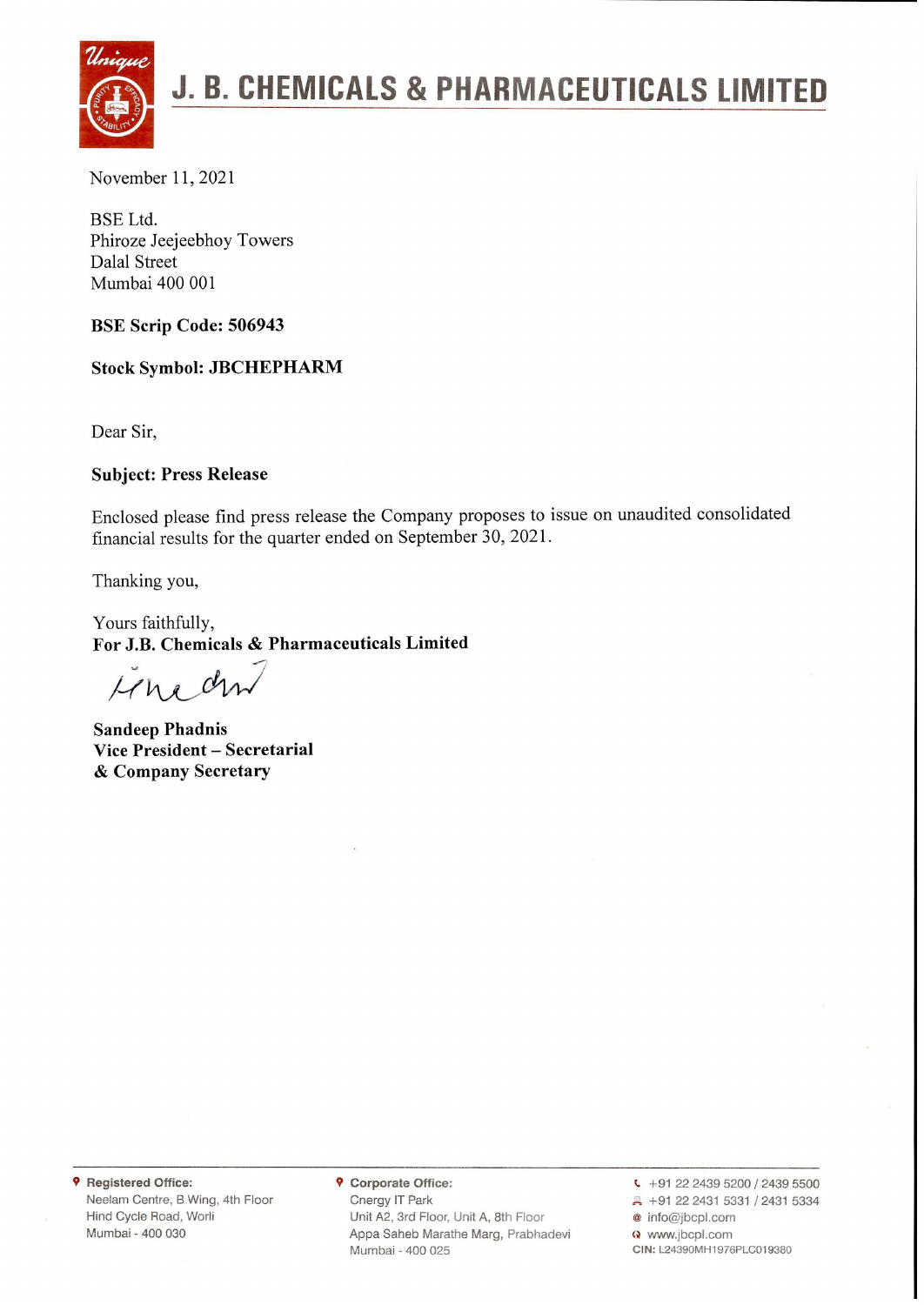

### **Press Release**

# **JB Chemicals & Pharmaceuticals Limited (JBCPL) Records Revenue growth of 34% to INR 593 crores in Q2 FY22 Profit After Tax was up by 32% at INR 98 crores in Q2 FY22**

**Mumbai, India; November 11, 2021** – J. B. Chemicals & Pharmaceuticals Limited (JBCPL), one of the fastest growing pharmaceutical companies in India, announced its financial results for the second quarter ended 30<sup>th</sup> September, 2021.

#### **Quarterly Financial Performance – Q2 FY22 vs Q2 FY21**

For the second quarter ended  $30<sup>th</sup>$  September 2021, the Company recorded revenue of INR 593 crores as compared to INR 444 crores, registering a growth of 34% over the corresponding quarter ended 30<sup>th</sup> September, 2020. Operating EBITDA\* (Earnings Before Interest Depreciation and Taxes) increased by 27% to INR 140 crores as compared to INR 110 crores. Adjusted EBITDA\*\* increased by 40 % to INR 154 crores. Profit after Tax stood at INR 98 crores as compared to INR 74 crores registering growth of 32%.

**Commenting on financial results, Mr. Nikhil Chopra, CEO and Wholetime Director, JBCPL said,** "Our strong operational performance has led to market beating growth in India and steady performance in international business despite pandemic related issues and supply chain uncertainties." **He further added** "During the past one year, several initiatives including the realigned Go-To-Market model, diversification into complimentary therapies and new launches have helped us sustain our growth momentum in India leading to market share gains and rank improvement. While international business is confronted with external market challenges, our key markets like South Africa and the US have done well and Russia is showing signs of steady revival. We are working aggressively on expanding our offerings in the international market by reorienting our R&D and aggressively pursuing business development opportunities. Going forward, our priority will be to further optimise our cost structure and continue to build on the revenue momentum in line with our strategic priorities."

\*Operating EBITDA is after excluding non-cash ESOP Charge \*\*Adjusted EBITDA after excluding non-cash ESOP Charge and one-time non-recurring expense

**9** Registered Office: Neelam Centre, B Wing, 4th Floor Hind Cycle Road, Worli Mumbai - 400 030

**9** Corporate Office: Cnergy IT Park Unit A2, 3rd Floor, Unit A, 8th Floor Appa Saheb Marathe Marg, Prabhadevi Mumbai - 400 025

**\_\_\_\_\_\_\_\_\_\_\_\_\_\_\_\_\_\_\_\_\_\_\_\_\_\_\_\_\_\_\_\_\_\_\_\_\_\_\_\_\_\_\_\_\_\_\_\_\_\_\_\_\_\_\_\_\_\_\_\_\_\_\_\_\_\_\_\_\_\_\_\_\_\_\_\_\_\_\_\_\_\_\_\_\_**

 $\sqrt{+91}$  22 2439 5200 / 2439 5500 具 +91 22 2431 5331 / 2431 5334 @ info@jbcpl.com a www.ibcol.com CIN: L24390MH1976PLC019380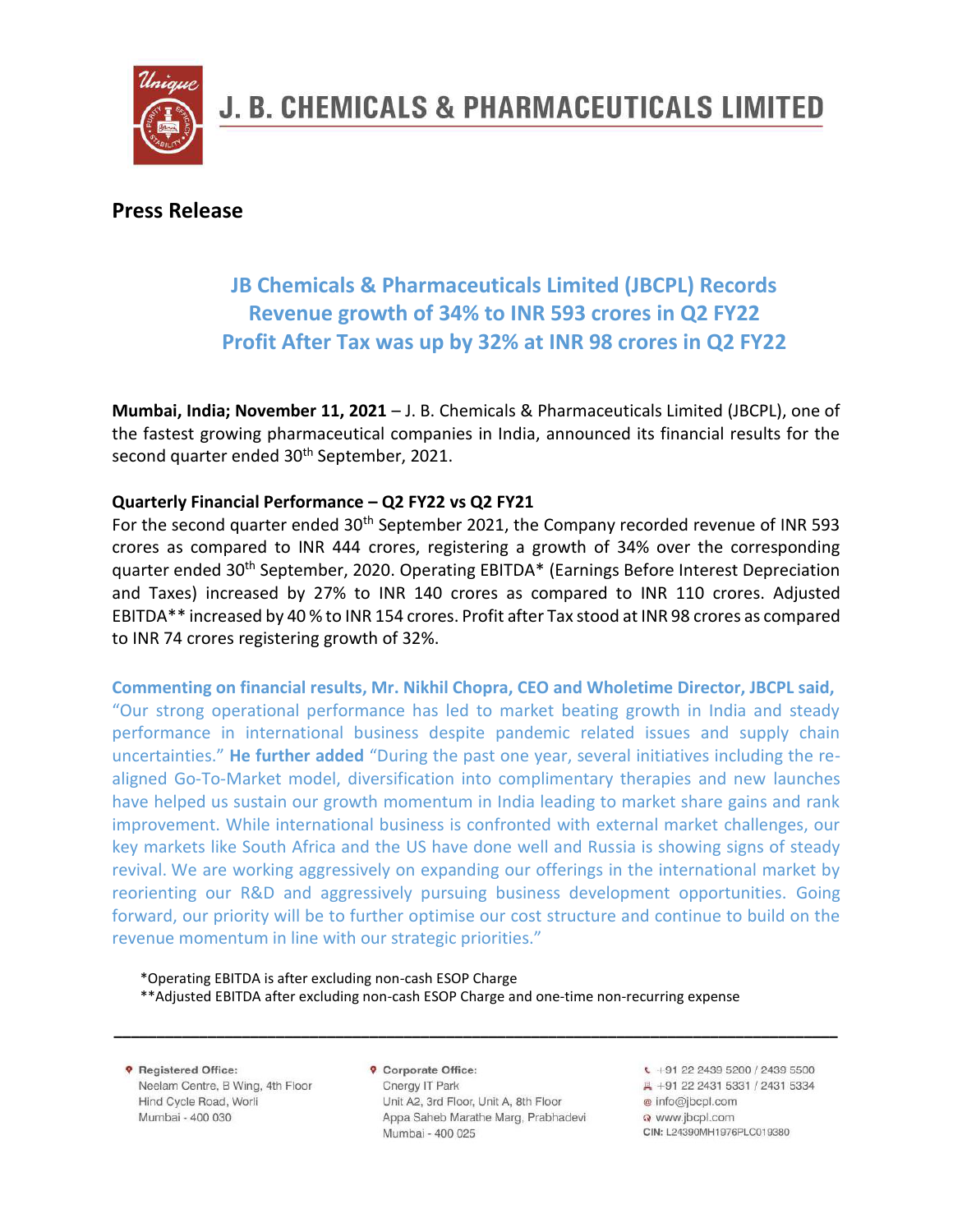

#### **Financial Performance – H1 FY22 vs H1 FY21**

For the first half of the financial year 2021-22, the Company recorded revenue of INR 1199 crores as compared to INR 966 crores, registering growth of 24% over the corresponding period ended 30th September, 2020. Operating EBITDA\* (Earnings Before Interest Depreciation and Taxes) increased by 14 % to INR 303 crores as compared to INR 266 crores. Adjusted EBITDA\*\* increased by 19.2 % to INR 317 crores Profit after Tax stood at INR 217 crores as compared to INR 193 crores registering growth of 12 %.

#### **Financial Performance**

| Particulars (in Rs Cr)   | Q2 FY22 | Q2 FY21 | YoY Growth |
|--------------------------|---------|---------|------------|
| Revenue                  | 593     | 444     | 34%        |
| <b>Operating EBITDA*</b> | 140     | 110     | 27%        |
| Op. EBITDA Margin (%)    | 23.6%   | 24.8%   |            |
| Adj. EBITDA**            | 154     | 110     | 40%        |
| Adj. EBITDA Margin (%)   | 26.0%   | 24.8%   |            |
| <b>Profit Before Tax</b> | 129.4   | 99.3    | 30%        |
| <b>Profit After Tax</b>  | 98      | 74      | 32%        |
| Profit Margin (%)        | 16.5%   | 16.7%   |            |

#### **H1 FY22**

| Particulars (in Rs. Cr)  | <b>H1 FY22</b> | <b>H1 FY21</b> | YoY Growth |
|--------------------------|----------------|----------------|------------|
| <b>Revenue</b>           | 1199           | 966            | 24%        |
| <b>Operating EBITDA*</b> | 303            | 266            | 14%        |
| Op. EBITDA Margin (%)    | 25.3%          | 27.5%          |            |
| Adj. EBITDA**            | 317            | 266            | 19.2%      |
| Adj. EBITDA Margin (%)   | 26.4%          | 27.5%          |            |
| <b>Profit Before Tax</b> | 287            | 256            | 12%        |
| <b>Profit After Tax</b>  | 217            | 193            | 12%        |
| Profit Margin (%)        | 18.1%          | 20.0%          |            |

\*Operating EBITDA is after excluding non-cash ESOP Charge

\*\*Adjusted EBITDA after excluding non-cash ESOP Charge and one-time non-recurring expense

**9** Registered Office: Neelam Centre, B Wing, 4th Floor Hind Cycle Road, Worli Mumbai - 400 030

**9** Corporate Office: Cnergy IT Park Unit A2, 3rd Floor, Unit A, 8th Floor Appa Saheb Marathe Marg, Prabhadevi Mumbai - 400 025

**\_\_\_\_\_\_\_\_\_\_\_\_\_\_\_\_\_\_\_\_\_\_\_\_\_\_\_\_\_\_\_\_\_\_\_\_\_\_\_\_\_\_\_\_\_\_\_\_\_\_\_\_\_\_\_\_\_\_\_\_\_\_\_\_\_\_\_\_\_\_\_\_\_\_\_\_\_\_\_\_\_\_\_\_\_**

 $\sqrt{+91}$  22 2439 5200 / 2439 5500 具 +91 22 2431 5331 / 2431 5334 @ info@jbcpl.com o www.jbcpl.com CIN: L24390MH1976PLC019380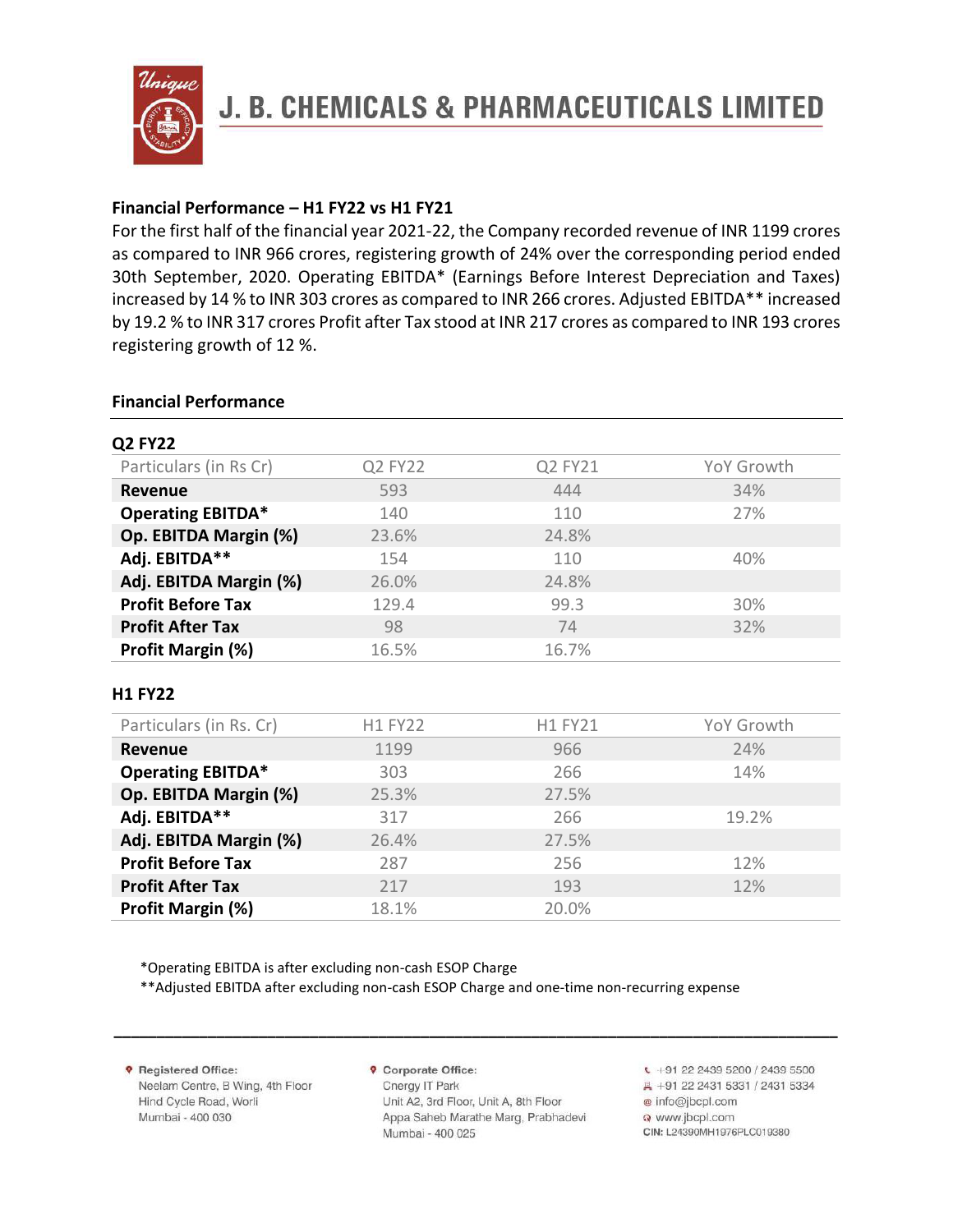

# **J. B. CHEMICALS & PHARMACEUTICALS LIMITED**

#### **Sales Performance**

| <b>Q2 FY22</b>                  |         |         |                |
|---------------------------------|---------|---------|----------------|
| Particulars (in Rs. Cr)         | Q2 FY22 | Q2 FY21 | YoY Growth (%) |
| <b>Domestic Formulations</b>    | 296     | 214     | 38%            |
| <b>International Business</b>   | 294     | 216     | 36%            |
| <b>Other Operating Revenues</b> |         | 14      |                |
| <b>Total Revenue</b>            | 593     | 444     | 34%            |
|                                 |         |         |                |

#### **H1 FY22**

| Particulars (in Rs. Cr)         | <b>H1 FY22</b> | H <sub>1</sub> FY <sub>21</sub> | YoY Growth (%)  |
|---------------------------------|----------------|---------------------------------|-----------------|
| <b>Domestic Formulations</b>    | 609            | 438                             | 39%             |
| <b>International Business</b>   | 581            | 501                             | 16%             |
| <b>Other Operating Revenues</b> | g              | フフ                              | $\qquad \qquad$ |
| <b>Total Revenue</b>            | 1199           | 966                             | 24%             |

#### **Key Highlights:**

#### **Financial Highlights**

- Sustained revenue momentum continued in the second quarter on back of continued robust growth in Domestic business
	- o After considering the revenue which got deferred to Q3 FY21 from Q2 FY21 in the previous financial year, the sales growth was strong at 18% for Q2 FY22 and 17% for H1 FY22
- Domestic Formulations business reported 38% growth in Q2 FY22 vs Q2 FY21
	- o As per MAT IQVIA Sep 2021 data, Domestic Formulations business recorded growth of 28% vis-à-vis IPM growth of 18% and covered market growth of 16%
- International business revenue grew at 36% in Q2 FY22 vs Q2 FY21
	- $\circ$  Higher growth reflected in reported numbers due to lower base impact of Q2 FY21 where some revenue got deferred to Q3 FY21
	- $\circ$  Headwinds continue for some international markets due to COVID uncertainties and logistics challenges

**9** Registered Office: Neelam Centre, B Wing, 4th Floor Hind Cycle Road, Worli Mumbai - 400 030

**9** Corporate Office: Cnergy IT Park Unit A2, 3rd Floor, Unit A, 8th Floor Appa Saheb Marathe Marg, Prabhadevi Mumbai - 400 025

**\_\_\_\_\_\_\_\_\_\_\_\_\_\_\_\_\_\_\_\_\_\_\_\_\_\_\_\_\_\_\_\_\_\_\_\_\_\_\_\_\_\_\_\_\_\_\_\_\_\_\_\_\_\_\_\_\_\_\_\_\_\_\_\_\_\_\_\_\_\_\_\_\_\_\_\_\_\_\_\_\_\_\_\_\_**

 $\sqrt{+91}$  22 2439 5200 / 2439 5500 具 +91 22 2431 5331 / 2431 5334 @ info@jbcpl.com o www.jbcpl.com CIN: L24390MH1976PLC019380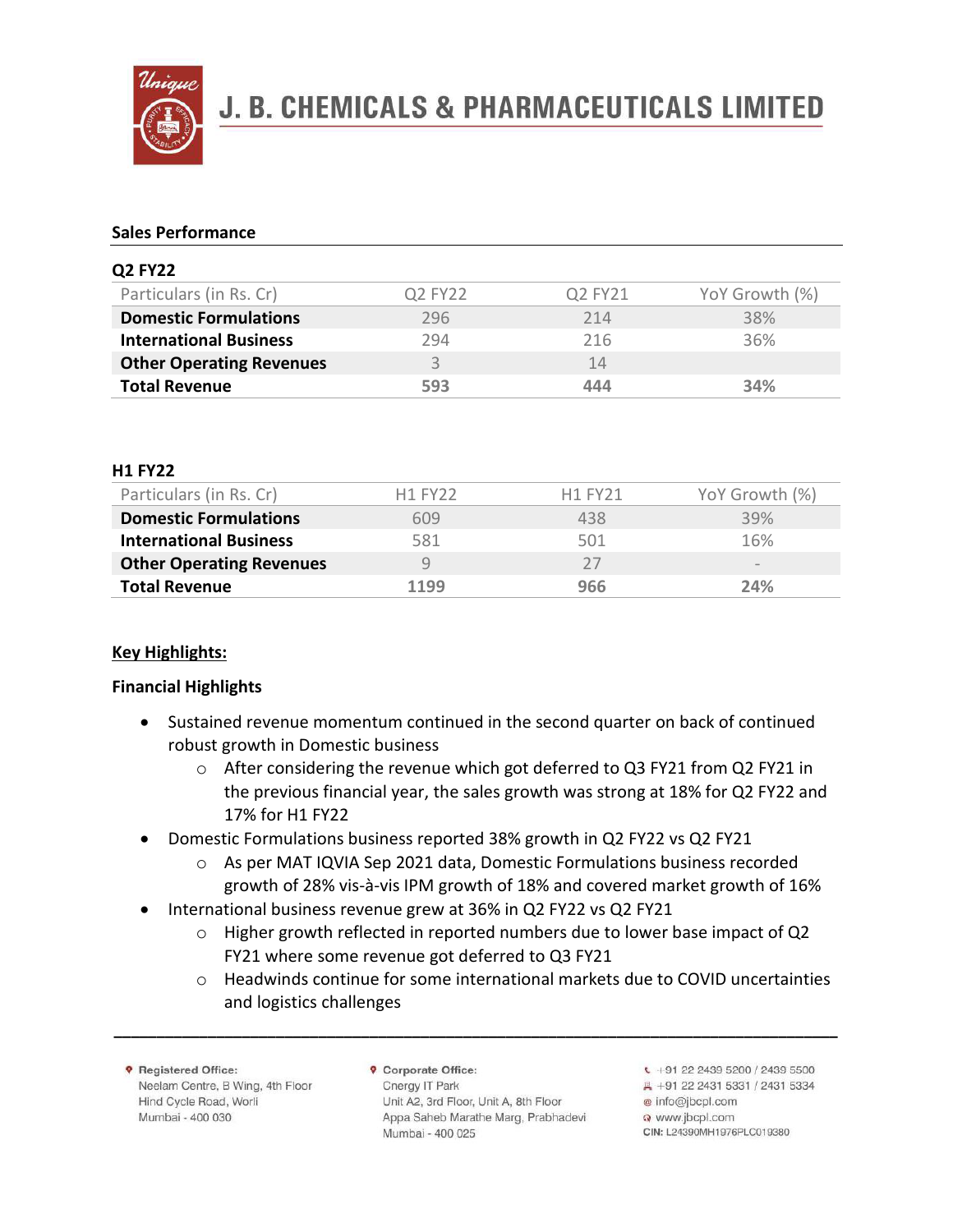

- Gross Margin profile continues to be healthy at 65% in Q2 FY22
	- $\circ$  Inflation witnessed in API prices, managed through cost optimization initiatives.
	- o Headwinds in material costs are likely to continue in H2 FY22
- Operational expenses saw a sharp increase ln Q2 led by
	- o Operating Costs reverting to pre-COVID levels
	- o Escalation in logistics/freight costs
	- o Employee Cost includes Non-Cash ESOP charge of INR 13 cr
	- o One-time expense towards consultancy/advisory services
- Other income in Q2 FY22 increases to INR 19.6 cr as compared to INR 8.4 crs in Q2 FY21 on account of yields from investment portfolio and mark-to-market gains
- Effective Tax Rate remains at ~25 %

## **Domestic Business**

- As per IQVIA, Domestic Formulations business recorded YoY growth of 32 % in Q2 FY22 and 33% H1 FY22
- As per MAT Sep 21 IQVIA data, Domestic Formulations business continued to outpace industry growth, witnessing strong growth across big brands
	- o Rantac: 25% (Rank: #45) (Molecule growth: 15%)
	- o Cilacar: 16% (Rank: #54) (Molecule growth: 11%)
	- o Metrogyl: 43% (Rank: #166) (Molecule growth: 36%)
	- o Nicardia: 20% (Rank: #245) (Molecule growth: 17%)
	- o Cilacar-T: 34% (Rank: #288) (Molecule growth: 26%)
- Our prescription rank improved by 2 positions to #16 for MAT Sep 21
- New Products contributed 4% to Domestic sales in H1 FY22
	- $\circ$  Significant improvement in New Product contribution to domestic sales as compared to negligible contribution in H1 FY21
	- o During Q2 FY22, Domestic Formulation business launched three new products JBTOR/JBTOR plus, Dapacose M and Metrogyl-O

**9** Registered Office: Neelam Centre, B Wing, 4th Floor Hind Cycle Road, Worli Mumbai - 400 030

**9** Corporate Office: Cnergy IT Park Unit A2, 3rd Floor, Unit A, 8th Floor Appa Saheb Marathe Marg, Prabhadevi Mumbai - 400 025

**\_\_\_\_\_\_\_\_\_\_\_\_\_\_\_\_\_\_\_\_\_\_\_\_\_\_\_\_\_\_\_\_\_\_\_\_\_\_\_\_\_\_\_\_\_\_\_\_\_\_\_\_\_\_\_\_\_\_\_\_\_\_\_\_\_\_\_\_\_\_\_\_\_\_\_\_\_\_\_\_\_\_\_\_\_**

- $\frac{1}{2}$  +91 22 2439 5200 / 2439 5500 具 +91 22 2431 5331 / 2431 5334 @ info@jbcpl.com
- @ www.jbcpl.com CIN: L24390MH1976PLC019380